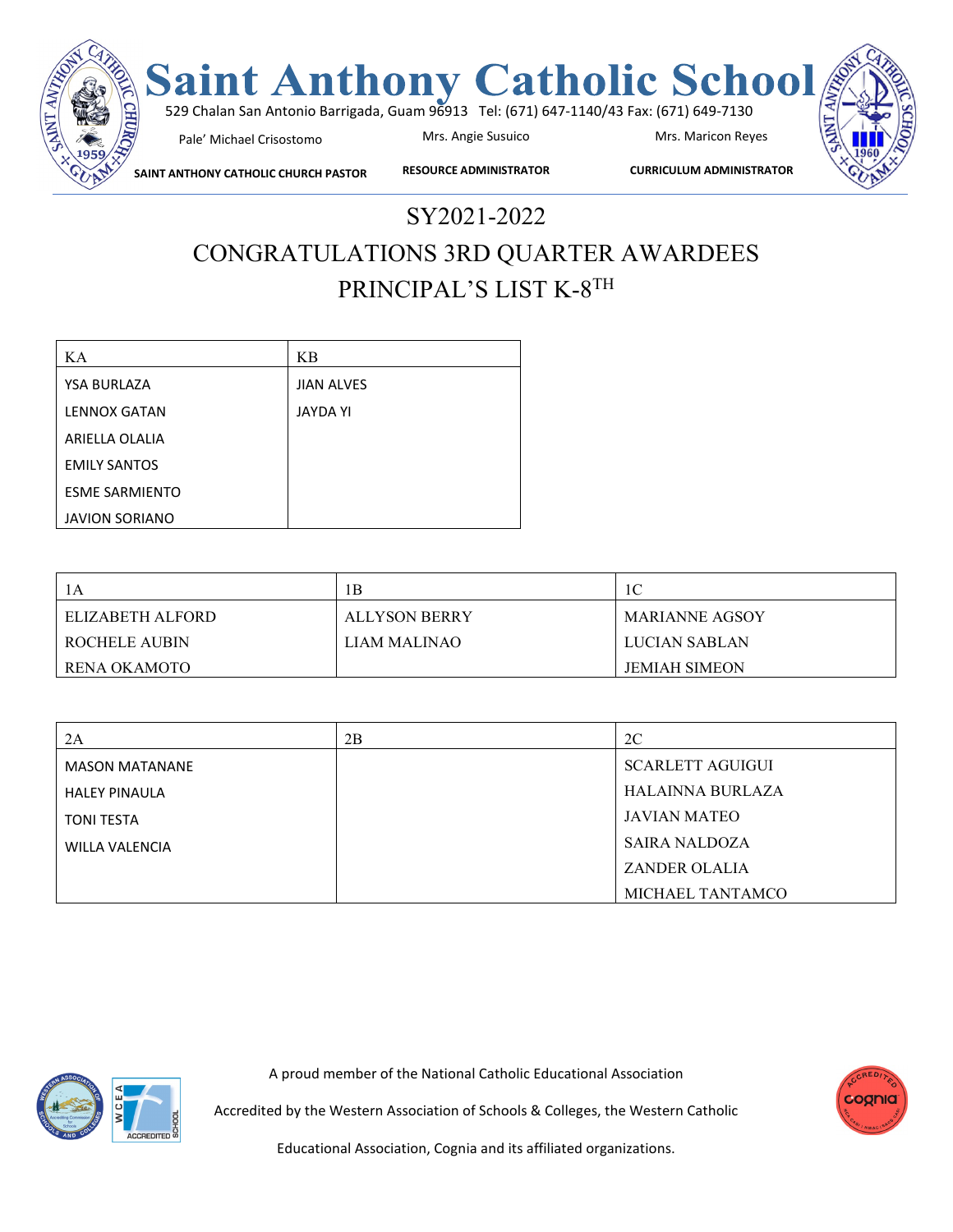| 3A                     | 3B                    | 3C                       |
|------------------------|-----------------------|--------------------------|
| <b>GIAVANNI BAMBA</b>  | <b>KENDALL FISHER</b> | <b>RUSSEL AUBIN</b>      |
| <b>MILA-JO BAZA</b>    | <b>SORAIA NALDOZA</b> | <b>IVA BUENVIAJE</b>     |
| DREW BORDALLO          | ZECHARIAH QUINATA     | <b>MADISON CILIONE</b>   |
| REIELLE CALVO          |                       | <b>TALAN CRUZ</b>        |
| <b>NATHAN GONZALES</b> |                       | <b>SHANTHI PAESTE</b>    |
| ABRAM IWASHITA         |                       | <b>MACKENZIE RICARTE</b> |
| <b>JAEDAN KO</b>       |                       | <b>BLAZE TORRES</b>      |
| ZARA MUNA              |                       | <b>MASON TORRES</b>      |
| <b>ISABELLA PALOMO</b> |                       |                          |
| PRINCE REEL            |                       |                          |
| SOPHIA TAKAHASHI       |                       |                          |

| 4A                    | 4B | 4C                       |
|-----------------------|----|--------------------------|
| <b>KATHERINE THAI</b> |    | <b>MAYA CRUZ</b>         |
|                       |    | LUKE GALANG              |
|                       |    | <b>JAYDEN MATANANE</b>   |
|                       |    | <b>VIRABELLE TAITANO</b> |
|                       |    | <b>MACIE VALENCIA</b>    |

| 5A                  | 5B                    |
|---------------------|-----------------------|
| CASSANDRA ADAJAR    | <b>HAILEE BLACK</b>   |
| KAMIA DAMIAN        | <b>NATHAN CARLOS</b>  |
| ATTICUS DIAZ        | MARLEA ILAO           |
| ISABELLA HEACOCK    | <b>MARU MAGBITANG</b> |
| <b>SOLEMN REYES</b> | <b>MAYA SANTOS</b>    |
| WINONA VALENCIA     | ADELYN WEAVER         |



A proud member of the National Catholic Educational Association



Accredited by the Western Association of Schools & Colleges, the Western Catholic

Educational Association, Cognia and its affiliated organizations.